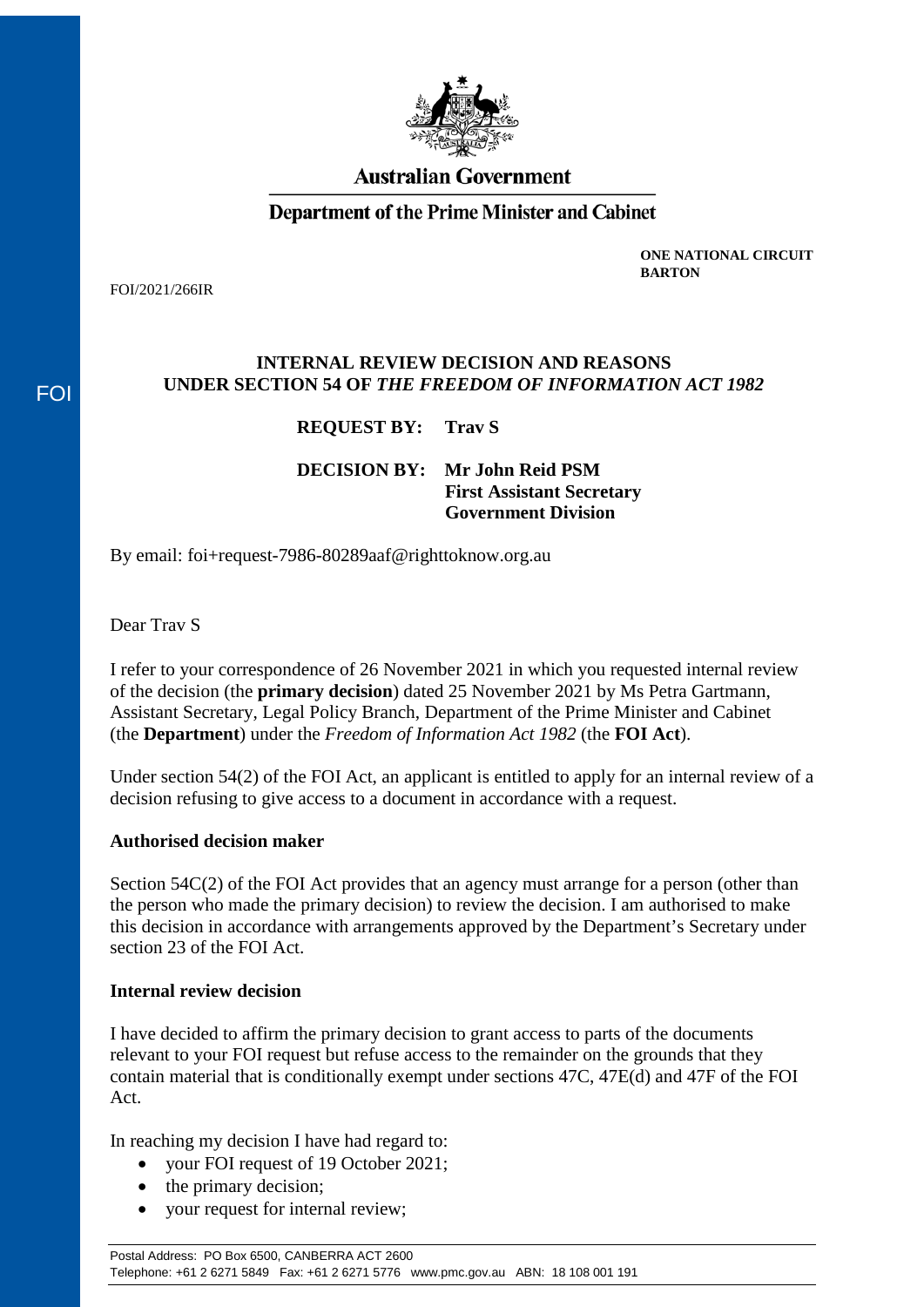- the FOI Act: and
- the 'Guidelines issued by the Australian Information Commissioner under section 93A of the *Freedom of Information Act 1982*' (the **FOI Guidelines**).

#### **Background**

#### *The FOI request*

On 19 October 2021, you made a request under the FOI Act to the Department in the following terms:

*On 28 July 2021, your department served notice of intent to consider a vexatious declaration application on a member of the public engaged in scrutinising your department's administrative decision-making regarding the Humanitarian Overseas Service Medal.* 

*On 1 August 2021, the member of the public replied refuting your department's allegations and implications. The reply informed your department of significant errors in their administrative processes associated with the HOSM that were revealed through FOI. The response respectfully asked your department to take a number of actions.* 

*Please provide a copy of:* 

*1. the 28 July 2021 and 1 August 2021 letters 2. all departmental correspondence between 1 August and 19 October 2021 related to this matter 3. draft and final documents created by the department in response to the 1 August 2021 letter.*

#### *The primary decision*

On 25 November 2021, the Department notified you of the primary decision on your FOI request.

The decision-maker identified 11 documents relevant to your FOI request.

The decision-maker decided to grant access in part to the documents, refusing access to some parts of the requested documents on the grounds that they contain material that is exempt under the following provisions:

- Section 47C of the FOI Act (deliberative material);
- Section 47E(d) of the FOI Act (proper and efficient operations of an agency); and
- Section 47F of the FOI Act (personal information).

#### *The internal review request*

On 26 November 2021, you requested an internal review of the primary decision in the following terms:

*We have no confidence in your department's willingness to provide truthful unbiased advice to government on this matter. However you will understand we are required to request an internal review before we can request an external review. Therefore please accept our*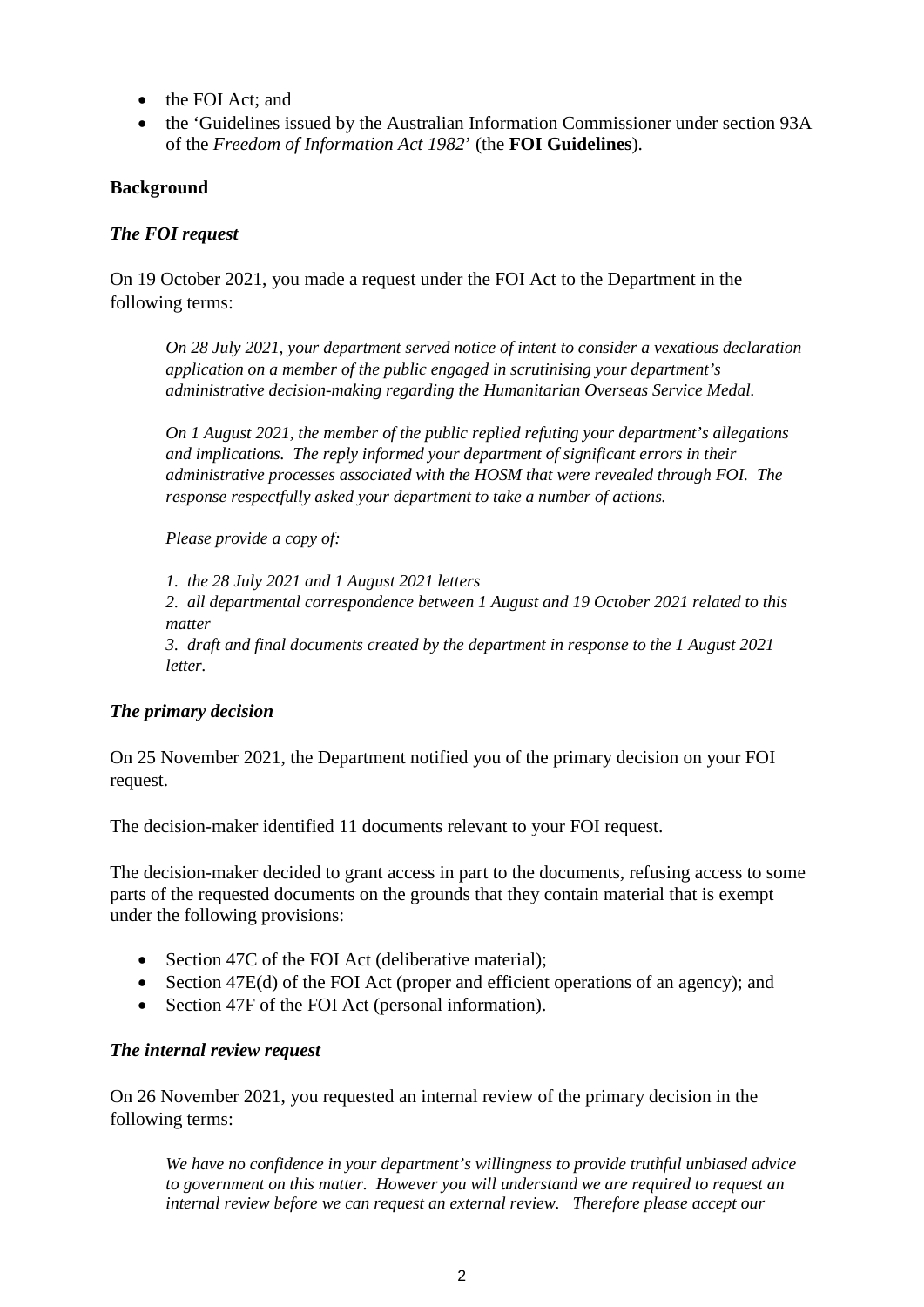*internal review request. We will be grateful if you will take the following information into consideration.* 

*1. We contend the public interest factors favour disclosing all conditionally exempt material, except the names and addresses of members of the public.* 

*2. The integrity of the HOSM and its associated processes is in doubt as a result of your department's actions and omissions. We have inquired into less than 10% of the HOSM eligible operations and FOI documents reveal alarming errors in assessments and advice to government.* 

*3. We note your department's unwillingness to accept reasonable public scrutiny and requests for external review of decisions that are clearly affected by an apparent bias. This is at odds with good governance and the values your department purports to uphold.* 

*4. Your department obstructs reasonable FOI requests from affected members of the public seeking to reasonably and respectfully scrutinise your department's decision making.* 

*5. In 2004 your department failed to consult with relevant stakeholders they ought to have consulted with before the HOSM declaration for Iraq was drafted and promulgated. Despite this, your department advises government they consult all relevant stakeholders.* 

*6. In 2009 your department failed to inform government that the GE contingent included commercial security contractors. They were rightly awarded the HOSM. The assistant secretary was informed of this but it is unclear if he informed his superiors in accordance with his duty to do so.* 

*7. In 2012 your department provided a written agreement to AusAID that your department may have dishonoured. The assistant secretary may have taken it upon themselves to make a ministerial policy decision that was the Minister's to make.* 

*8. In 2013 the assistant secretary provided unsubstantiated and manifestly unreasonable information to government. They also withheld written agreements and materially relevant documents that should have been included in their brief.* 

*9. At least 3 senior executive service public servants in your department has been informed of substantial matters that appear to warrant investigation but nothing has happened.* 

*10. Your department conflates legislative instruments and makes statements that are not supported by facts.* 

*11. In matters related to this case, your department operates more like a cabal than a transparent government department.* 

*As noted, we have no confidence in your department's willingness to provide truthful unbiased advice to government on this matter. Regrettably the integrity of the HOSM and its associated processes is doubt.*

#### **Reasons**

I have considered your submissions in support of your request for internal review, however I am satisfied that the primary decision remains the correct and preferable decision, and I agree with the primary decision-maker's findings and the reasons underpinning those findings.

Having reviewed the material which the primary decision-maker found to be conditionally exempt under sections 47C, 47E(d) and 47F of the FOI Act, I agree with the primary